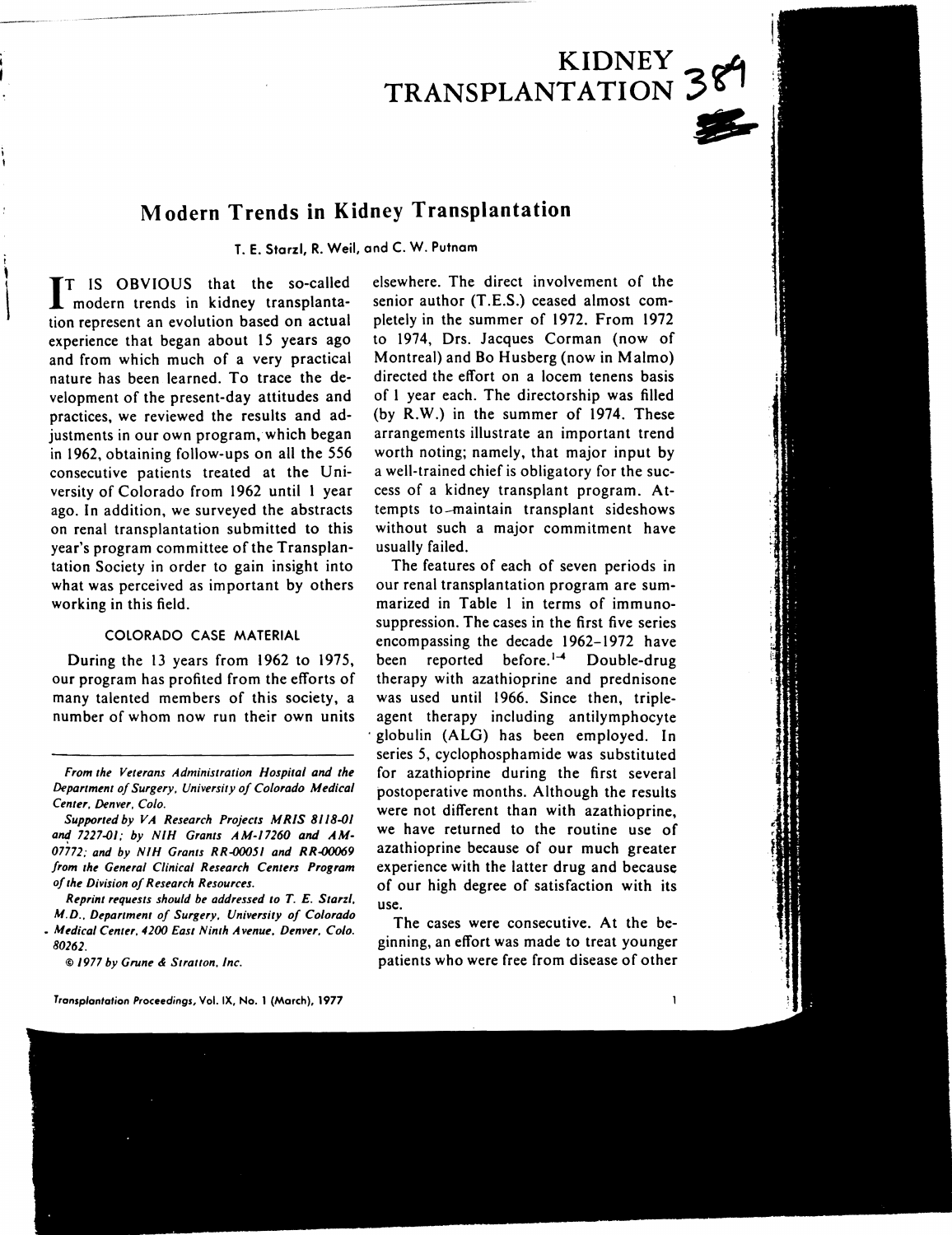2 STARZL, WEIL, AND PUTNAM

|               | <b>Number of Cases</b> |            |                               | Follow-Up   |                                                 |  |
|---------------|------------------------|------------|-------------------------------|-------------|-------------------------------------------------|--|
| <b>Series</b> | Related                | Unrelated* | <b>Dates</b>                  | (Years)     | Main Feature                                    |  |
|               | 46                     | 18         | November 1962 to March 1964   | 121-131     | Azathioprine/prednisone; good risk              |  |
| 2             | 25                     | 23         | October 1964 to April 1966    | $101 - 111$ | Azathioprine/prednisone + typing; good risk     |  |
| 3             | 60                     | 17         | June 1966 to February 1968    | 81-101      | Azathioprine/prednisone/ALG; good risk          |  |
| 4             | 122                    | 15         | March 1968 to March 1971      | $51 - 81$   | Azathioprine/prednisone/ALG; all risk '         |  |
| 5             | 44                     | 28         | March 1971 to August 1972     |             | 4- 5} Cyclophosphamide/prednisone/ALG; all risk |  |
| 6             | 65                     | 49         | August 1972 to August 1974    | $2 - 4$     | Azathioprine/prednisone/ALG; all risk           |  |
| 7             | 27                     | 17         | September 1974 to August 1975 | $1 - 2$     | Azathioprine/prednisone/ALG; all risk           |  |

Table 1. Experience With Renal Transplantation at the University of Colorado, 1962-1975

'Since late 1965. all unrelated kidneys have come from cadavers. Before then. non related volunteer donors were used.

organ systems. About 7 years ago, the conditions for transplantation were relaxed to permit the treatment of older recipients and of patients with concomitant diabetes 'mellitus, coronary heart disease, previous malignancies, and a variety of other disorders that had previously been considered contraindications.

# RELATED TRANSPLANTATIONS

#### *Series* J

I,  $\mathbf{I}$ : t

The genuine therapeutic potential of consanguineous transplantation was evident from 1962 to 1975. Even in series 1, compiled  $12\frac{1}{3}$  to almost 14 years ago, two-thirds of the recipients of related kidneys lived for at least I year (Fig. 1 and Table 2). Between I and 5 years, this survival only dropped



from  $67\%$  to  $61\%$ , and between the 5- and lO-year interval it declined to 52%. To put it differently, a patient in the consanguineous series 1 who lived for a year had an 80% chance of surviving a decade. Two more

Table 2. Actual Survival at 1 Year and Thereafter in Patients Given Primary Related Grafts From 1962 to 1975

|               |                    | Per cent Survival |            |              |            |             |  |
|---------------|--------------------|-------------------|------------|--------------|------------|-------------|--|
| <b>Series</b> | Number of<br>Cases | Year              | 2<br>Years | <b>Years</b> | 8<br>Years | 10<br>Years |  |
|               | 46                 | 67                | 65         | 61           | 57         | 52          |  |
| 2             | 25                 | 64                | 64         | 52           | 40         | 40          |  |
| 3             | 60                 | 92                | 88         | 78           | 67         |             |  |
| 4             | 122                | 76                | 73         | 68           |            |             |  |
| 5             | 44                 | 86                | 80         | 74           |            |             |  |
| 6             | 65                 | 77                | 75         |              |            |             |  |
| 7             | 27                 | 89                |            |              |            |             |  |

Fig. 1. Ufe survival curves of patients treated with primary related homografts during five intervals from 1962 to the summer of 1972. Arrows show time of minimum follow-up. Description of series is in Table 1.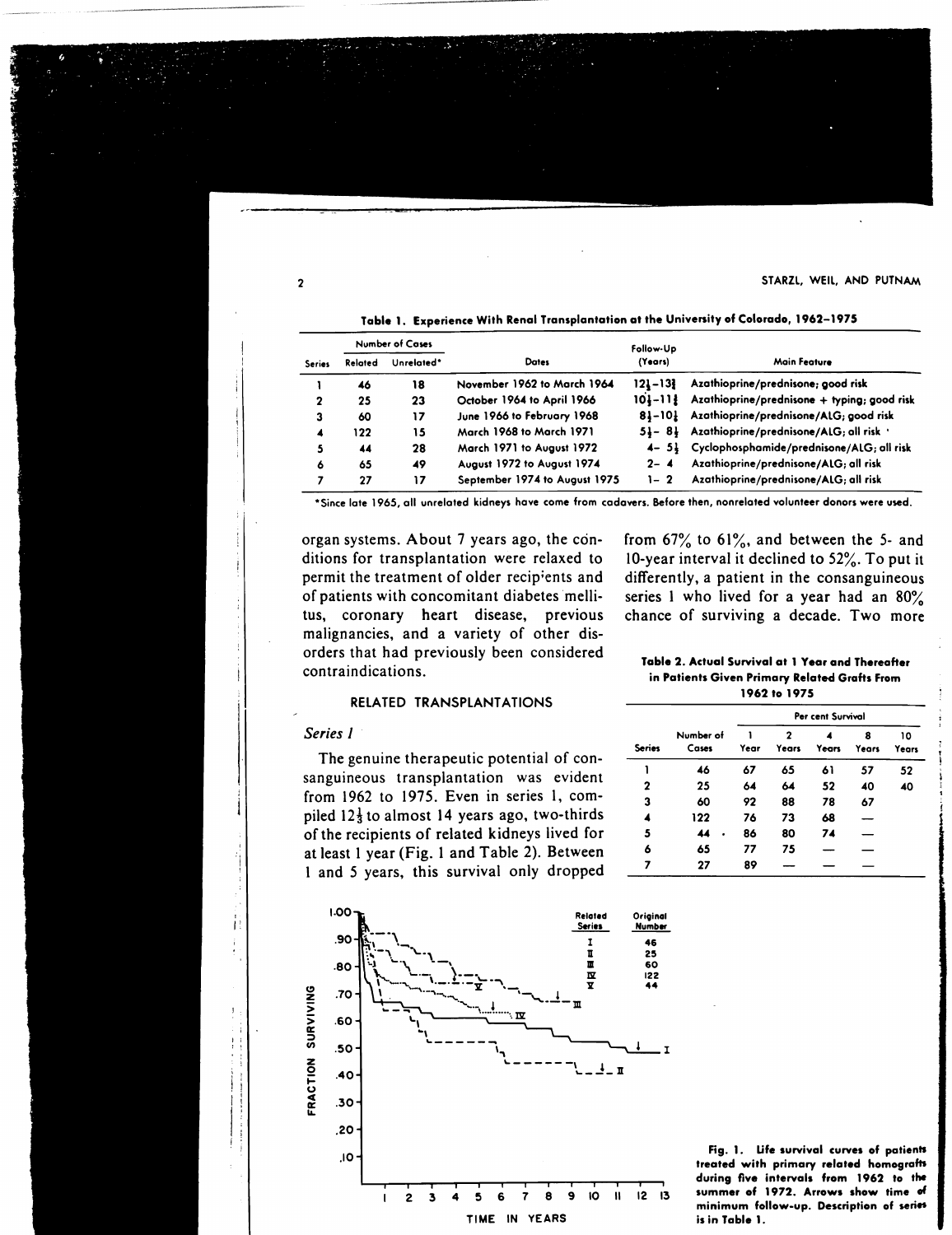Table 3. Number of Survivors in Related Series With Functioning Original Transplants or Subsequent Grafts

| <b>Series</b> | Time Following | Present<br>Survivors* | On Original<br>Graft | Successful After<br>Retransplantation | Anephric |
|---------------|----------------|-----------------------|----------------------|---------------------------------------|----------|
|               | $12 - 13$      | (48%)<br>22/46        | 18                   |                                       |          |
|               | $101 - 112$    | (40%)<br>10/25        |                      |                                       |          |
|               | $81 - 101$     | 40/60 (67%)           | 30                   | 8                                     |          |
|               | $5 - 8$        | 75/122 (61%)          | 67                   |                                       |          |
|               | $4 - 5$        | $33/44$ (75%)         | 28                   |                                       |          |
| ο             | $2 - 4$        | (75%)<br>49/65        | 40                   | ٥                                     |          |
|               | 1- 2           | (81%)<br>22/27        | 16                   |                                       | ۰        |

• July 1976.

I •<br>• deaths occurred in the 11th and 12th postoperative years so that today 22  $(48\%)$  of the original 46 original recipients are alive. The mortality of the original patients averaged throughout the full period of observation has been almost exactly 4% per year.

The related kidneys have proved to be highly durable. After a minimum follow-up of  $12\frac{1}{3}$  years, 18 of the 22 present survivors in series I still have good function of their original transplants (Table 3). Two more are living on second grafts and one is living on a fifth graft. Both of the second transplants that now have been functioning for more than 8 years were donated by parents when a primary kidney from the other parent was rejected after more than 5 years. The second to fifth retransplants in the other recipient were from cadavers. Only one patient is anephric (Table 3). Renal function ceased in this case more than II years after receipt of a cousin's kidney, when immunosuppressive treatment had to be stopped because of systemic cryptococcosis.

#### *Subsequent Series*

An attempt in series 2 to select donors by prospective tissue typing<sup>5</sup> was not fruitful, since the pattern of heavy early and lighter delayed mortality was not altered. After  $10\frac{1}{3}$  to almost 12 years, 10 (40%) of these 25 consanguineous recipients are still alive, 7 with the original kidneys.

A reduction in early mortality was obtained in series 3, begun in 1966. The I-year survival in that series of a decade ago rose to 92%. After  $8\frac{1}{2}$  to 10 years, 67% of these patients are still alive (Fig. I and Table 2) for an average loss from the original population of about 3.5% per year. Series 3 was the last one in which candidacy was generally restricted to good-risk recipients. Although the restrictions were relaxed in series 4 and 5, the 1-year survivals were  $76\%$  and  $86\%$ , respectively, with a similar gradual subsequent loss rate (Fig. I and Table 2). The results in series 6 and 7 are probably going to follow the same pattern (Table 2).

In series 2-6, the need for retransplantation has been approximately the same as in series 1 (Table 3), and only a handful of the surviving patients in these groups are anephric (Table 3). This reflects an aggressive policy of retransplantation in our center.

# NONRELATED TRANSPLANTATION

# *Series* J

Although the majority of recipients of re- 'lated kidneys survived chronically even in 1962 and 1963, the same was not true if unrelated kidneys were used.

The I-year mortality after unrelated transplantation in our series I was 67% (Fig. 2 and Table 4). By 5 years, only 2  $(11\%)$  of an original 18 recipients were still alive. Both patients still survive after  $12\frac{1}{2}$ and 13 years, but only one has an original graft. That exceptional organ (in a patient identified in past publications by the code LD 63) is probably the longest functioning non related kidney transplant in the world.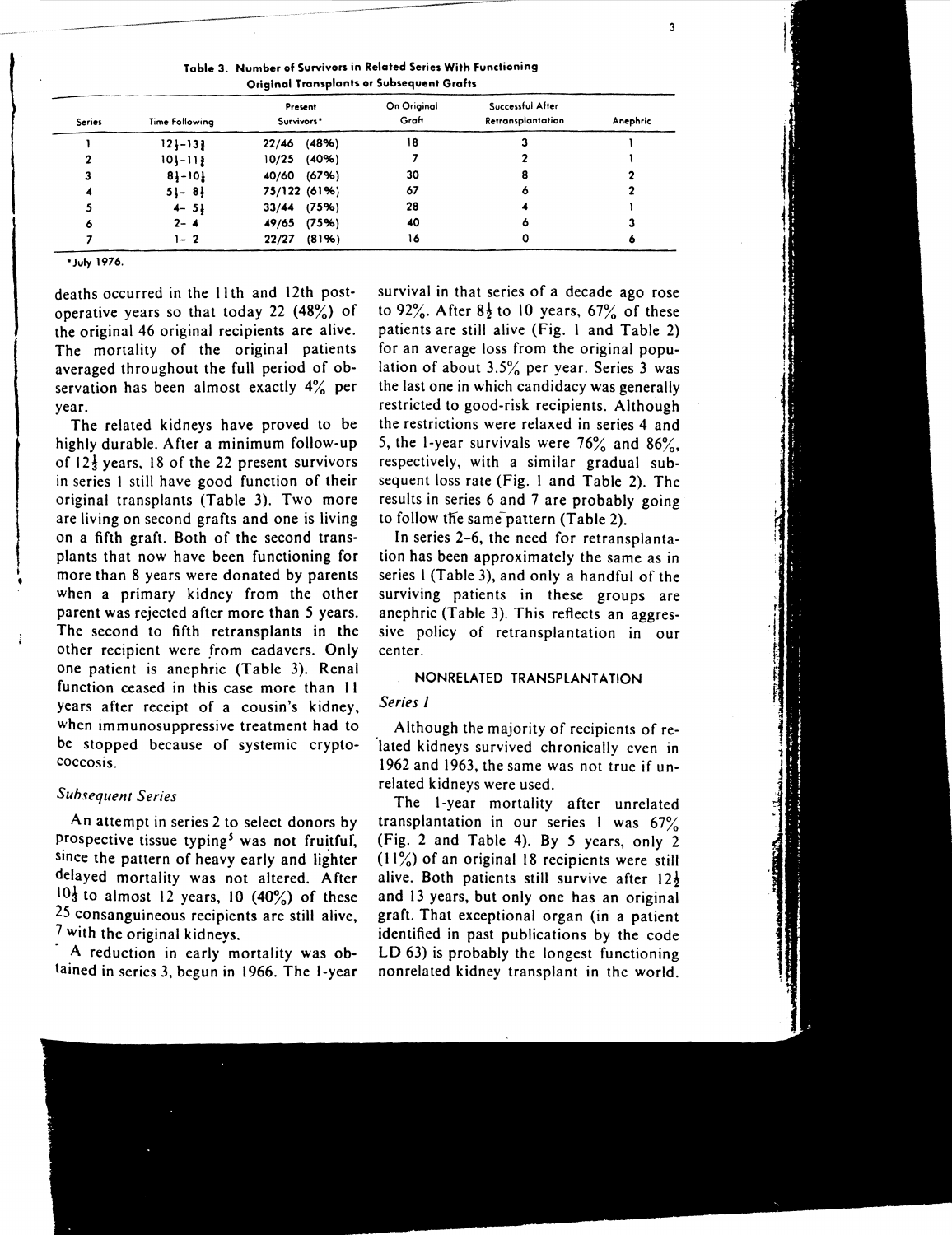

4

Table 4. Actual Survival at 1 Year and Thereafter in Patients Given Primary Nonrelated Grafts From 1962 to 1975

|               | Number      | Per cent Survival |                                  |              |            |             |  |
|---------------|-------------|-------------------|----------------------------------|--------------|------------|-------------|--|
| <b>Series</b> | of<br>Cases | Year              | $\overline{\mathbf{z}}$<br>Years | <b>Years</b> | 8<br>Years | 10<br>Years |  |
| 1             | 18          | 33                | 22                               | 17           | וו         | 11          |  |
| 2             | 23          | 52                | 43                               | 30           | 17         | 13          |  |
| 3             | 17          | 82                | 76                               | 41           | 29         |             |  |
|               | 15          | 80                | 80                               | 80           |            |             |  |
| 5             | 28          | 75                | 75                               | 61           |            |             |  |
| 6             | 49          | 82                | 71                               |              |            |             |  |
| 7             | 17          | 94                |                                  |              |            |             |  |

The other patient who remains alive (LD 54) now has a well-functioning cadaveric graft after rejecting first a kidney from a nonrelated living donor and next a transplant of maternal origin. Five of the 13 years of his survival have been on dialysis.

# *Subsequent Series*

A substantial and lasting improvement of survival for recipients of nonrelated kidneys was late in coming in our experience. In series 2, which was completed in April 1966, the I-year survival was upgraded to 52%, but after 5 years only 5  $(22\%)$  of 23 patients were alive. Now after  $10\frac{1}{3}$  to almost 12 years, only 3  $(13\%)$  are left, in 2 cases with original kidneys. In series 3, in which

Fig. 2. Life survival curves after transplantation of nonrelated kidneys during the same five time periods as in Fig. 1. Description of series is in Table 1. Arrows show time of minimum follow-up.

all of our nonrelated organs were obtained from cadavers, the  $l$ -year survival had increased (Fig. 2 and Table 4) to 82% (14 of 17). Unfortunately, deaths continued at a steady rate so that at 5 years only 6  $(35\%)$ of the recipients of series  $3$  were left. Now. after  $8\frac{1}{2}$  to 10 years, 5 (29%) remain. In 4 of these 5 survivors of series 3, the original cadaveric kidneys are still functioning. In the combined nonrelated series 1-3, the average actual patient loss rate over the first decade after transplantation was the unacceptable figure of approximately  $8\%$  of the original population per year.

However, beginning in 1968 and continuing throughout series 4 and 5, patient survival sharply improved throughout the first 4 or 5 years and beyond (Fig. 2 and Table 4). Three-fourths or more of the recipients were alive at I year and from then until 4 and 5 years, the further deaths were reduced. However, a different attitude about the primacy of the transplants was obvious. Now, the grafts were being abandoned, and the patients were being treated by return to dialysis and aggressive retransplantation. For example, in series 4 after a minimum follow-up of almost 6 years., 73% of the original patient group (II of 15) are still alive but only 4 of the II have original cadaveric grafts. Five others have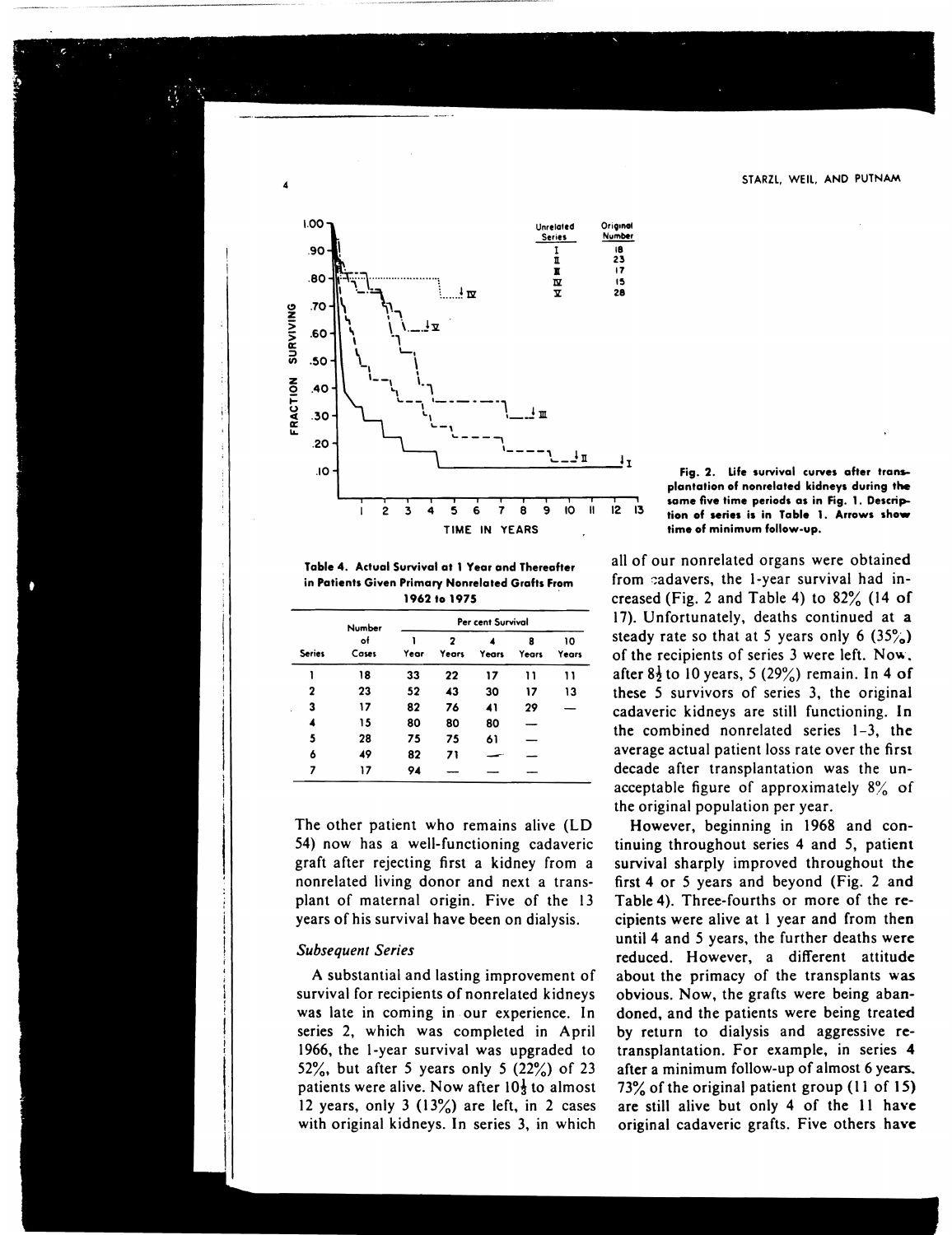TRENDS IN KIDNEY TRANSPLANTATION 5

|                                                  | Table 5. Number of Survivors in Nonrelated Series With Functioning |
|--------------------------------------------------|--------------------------------------------------------------------|
| <b>Original Transplants or Subsequent Grafts</b> |                                                                    |

| <b>Series</b> | Time Following | <b>Survivors</b> | On Original<br>Graft | Successful After<br><b>Retransplantation</b> | Anephric |
|---------------|----------------|------------------|----------------------|----------------------------------------------|----------|
|               | $124 - 13$     | $2/18$ (11%)     |                      |                                              |          |
|               | $101 - 111$    | $3/23$ (13%)     |                      |                                              |          |
|               | $8 - 10$       | 5/17 (29%)       |                      |                                              |          |
|               | $51 - 81$      | 11/15(73%)       |                      |                                              |          |
|               | $4 - 5$        | 17/28 (61%)      |                      |                                              |          |
|               | $2 - 4$        | 32/49 (65%)      | 20                   |                                              |          |
|               | 1- 2           | 14/17(82%)       | 8                    |                                              |          |

lad successful retransplantation, and two are back on dialysis (Table 5).

From all of the first six periods of our ex- 'erience, relatively few surviving patients re anephric. In the nonrelated series 1-6, nly 10 of the 70 surviving patients are nephric. Thus, the potential administrave spectre of developing a pool of nonansplantable recipients by virtue of unlccessful primary transplantation has not aterialized.

The improved survival after cadaveric Insplantation has been maintained in the )re recent series 7 (Table 4).

#### CAUSES OF DEATH AFTER 5 YEARS

fwenty-four patients from series \-4 died m 60 to 137 months after their original ney transplants. A study of their fate ,vided insight about the late risks that are to be encountered in future cases. Nine these 24 recipients had undergone relsplantation after failure of the primary ley. In 16 of the 24 cases, renal function '1 a primary or secondary graft was still 1 uate just before the final illness.

le single most common delayed lethal It was pneumonitis caused by a virus in cases, *Pneumocystis carinii* in one case, a mixed bacterial flora in the other. of the six patients who died of pneutis were healthy with function of the lal transplant until the fatal acute atory crisis. The other two had failed ling kidneys and both had recently gone retransplantation. Two other padied with complications of disated cy tomegalovirus infections.

Four other patients, *all* with well-functioning renal homografts, died of chronic aggressive hepatitis. Thus, kidney transplantation under today's circumstances is generating candidates for liver transplantation. Among our own renal recipients who died of hepatic failure, consideration of liver transplantation was delayed for too long. However, we have attempted liver and kidney transplantation for combined hepatic and renal failure in one renal recipient who was referred from another center. The patient died 5 weeks postoperatively..

Three patients committed suicide, one by stopping medication, one by refusing to return to dialysis, and the third by shotgun . injury. The other causes of late death are self-explanatory (Table 6). One patient died

| Table 6. Causes of Death 5 Years or More After |
|------------------------------------------------|
| <b>Primary Kidney Transplantation</b>          |

| rrimary Kianey Iranspiantation |                       |                                                                             |  |  |  |
|--------------------------------|-----------------------|-----------------------------------------------------------------------------|--|--|--|
| <b>Causes of Death</b>         | Number of<br>Patients | <b>Number of Patients</b><br>With Adequate<br>Antemortem<br>Kidney Function |  |  |  |
| Pneumonia                      | 6                     |                                                                             |  |  |  |
| Liver failure                  | 4                     |                                                                             |  |  |  |
| Mesentric vascular             |                       |                                                                             |  |  |  |
| occlusion                      | 3                     | 2                                                                           |  |  |  |
| Suicide                        | 3                     |                                                                             |  |  |  |
| Disseminated CMV               |                       |                                                                             |  |  |  |
| infection                      | 2                     |                                                                             |  |  |  |
| Coronary occlusion             | 2                     |                                                                             |  |  |  |
| Colon perforation              | 2                     |                                                                             |  |  |  |
| Cancer                         |                       |                                                                             |  |  |  |
| Hyperparathyroidism and        |                       |                                                                             |  |  |  |
| skin gangrene                  |                       | o                                                                           |  |  |  |
| Total                          | 24                    | 16                                                                          |  |  |  |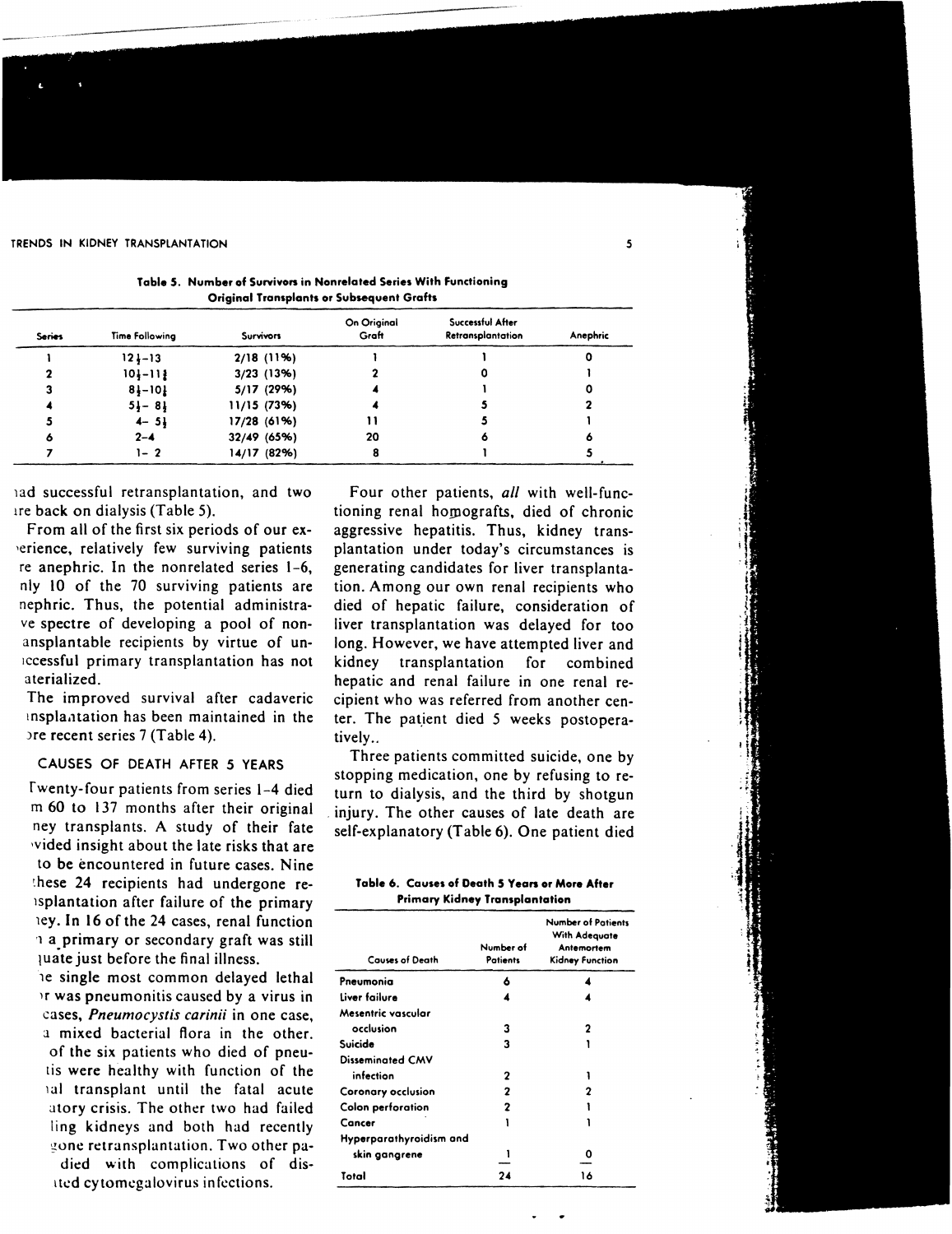or disseminated carcinoma of the jaw: two more whose deaths were caused by a mesenteric infarction and pneumonitis, respectively, had an incidental carcinoma of the lung and a hepatoma. The fact that only one late death was caused by malignancy was encouraging in view of the incidence of de novo malignancies that has been reported at about 10% in our chronic survivors.<sup>4</sup> The low death rate from tumors reflects the effectiveness of the cancer therapy that can be applied in immunosuppressed recipients, especially if repeated and careful examinations are made by physicians who are conscious that this is a special problem.

Three patients eventually died from mesenteric vascular occlusion (two arterial and one venous) and bowel necrosis. An abnormal incidence of vascular disease was· also reflected in two deaths from myocardial infarction. Finally, a patient with hyperparathyroidism developed widespread metastatic calcification in small vessels and consequent massive skin and subcutaneous fat infarction. Another of our recipients survived a less severe variant of this dreadful complication but at the price of more than a year's continuous hospitalization and only after the amputation of both hands and forearms.

#### NOTATION OF TRENDS

The trends in our own experience are also easy to identify in most other programs today. This is not surprising. since essentially all of the immunosuppressive and other techniques being used now have been generally available for a decade or more. The failure of radically new methods to be developed in the last 8-10 years has relegated progress to the shuffling of details and to the adjustment of earlier attitudes and policies.

For one thing, there has been a recognition of the impermanence of nonrelated

kidneys compared to consanguineous organs. At the International Transplantation Conferences convened by the New York Academy of Sciences in 1964 and 1966, there was much talk that cadaveric organs that were functioning well at 1 or 2 years would probably be good for a decade. Our results and those of many others have shown this expectation to be unrealistic.

Fortunately, the conditions for treatment of renal failure have also changed, making possible a second shift in attitude about both cadaveric and consanguineous transplantation. Throughout the 1960s, transplantation was usually carried out on' a research ward as a desperate administrative alternative to the financial ruin caused by the necessity for prolonged dialysis. The prospect of homograft failure with return to dialysis was a grim and unacceptable one for many people. Consequently, aggressive immunosuppressive treatment was too often persisted in after all reasonable hope had been lost for continuing graft function. This was the main explanation for the high mortality in our cadaveric series 1-3. In recent years, the proper interlocking, as opposed to competing, roles of dialysis and transplantation have been recognized and exploited. In large part this was made possible by the Federal H.R. I Bill amending Medicare-Medicaid. This legislation provided the necessary financial backing for complete treatment. The new ground rules have permitted either transplantation or dialysis to be considered part of the same continuum of care for renal failure in which the transition from one to the other modality is of minimum economic concern.

The mortality should be less and the quality of life should be greater with combined dialysis and transplantation than with either treatment alone. The data from our experience suggest that a patient today who has adequate dialysis support should

6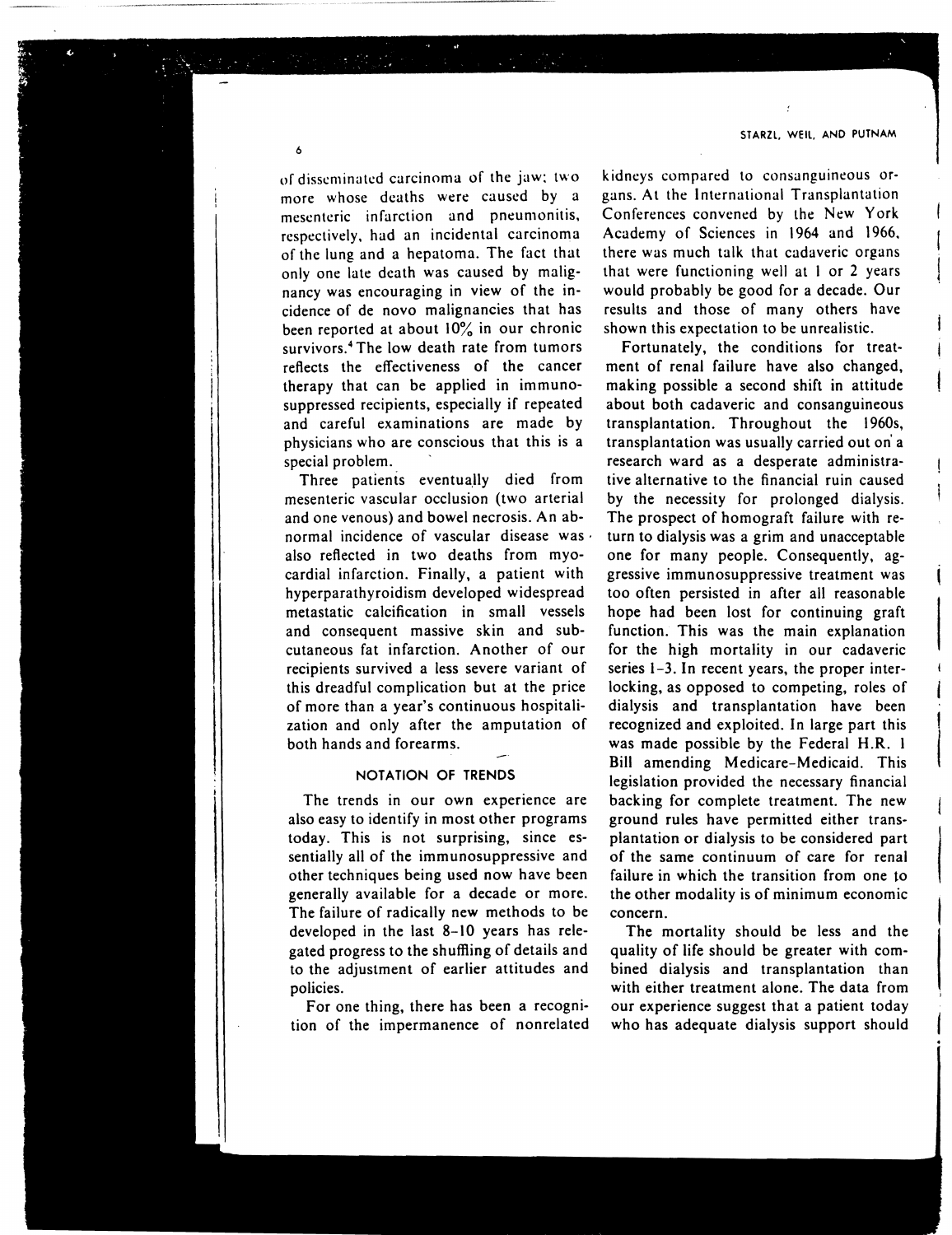#### TRENDS IN KIDNEY TRANSPLANTATION

have about a  $75\%$  chance of living at least 5 years if either a related or unrelated transplantation is periormed, providing there is a willingness to abandon and remove failed grafts early, especially cadaveric ones. The risks of dialysis alone are probably greater than this, as has been exemplified by the Public Health Service collected statistics showing a 4-year dialysis mortality of about  $40\%$ <sup>6</sup>

It is self-evident that neither technique is perfect for chronic care. However, it is recognized that the causes of late death are somewhat different in transplant and dialysis recipients. The profound susceptibility of dialysis patients to vascular disease and to neurologic complications is well known, whereas the chief causes of late death after transplantation will probably continue to be infections (mainly affecting the lungs and liver) and possibly malignancy in the long run. The imperfections of both transplantation and dialysis are underscored by the high incidence of suicide and serious emotional disorders in patients treated by either method.

 $\begin{bmatrix} 1 & 1 \\ 1 & 1 \end{bmatrix}$ 

I  $\mathbf{I}$ 

Efforts to improve transplantation are reflected in the abstracts for this year's program, and from these more trends that are worth mentioning can be seen. Typing is not dead, as was illustrated by a total of . about two dozen abstracts with variable but generally fuzzy correlations of HL-A match and outcome and better correlations with MLC tests. The effects of chronic dialysis and transfusions prior to transplantation were said to be usually not harmful. Most authors conceded that preformed recipient antibodies were prognostically bad even without demonstrable antidonor specificity.

Efforts to make the treatment on·a rational rather than an empirical basis were illustrated by many abstracts directly concerned with preoperative or postoperative monitoring, most commonly with immunologic measures, but also with other sophisticated techniques such as radionuclide scanning. A small number of papers was concerned with further defining pathologic changes in rejecting grafts or with the physiologic performance of transplants.

The subject of organ preservation was covered in II abstracts. For 2- or 3-day periods, the perfusion methods pioneered by Belzer were shown to have a demonstrable advantage. But from a practical point of view, the simple flush techniques of Collins and Sacks have yielded about comparable results providing transplantation could be completed within 24-36 hr. The result has been a movement away from the perfusion approach.

The dead-center position of immunosuppression was evident from the fact that almost all the clinical abstracts concerned with rejection therapy were reexaminations of older techniques. Questioned were the value of graft irradiation, the value of antilymphocyte globulin, the usefulness of alternating day steroid therapy, and the efficacy of high-dose pulse steroid administration.

At the same time, the sometimes devastating effectiveness of all forms of treatment now in use was attested to by 22 abstracts . detailing the complications of chronic immunosuppression. These included cancer; gastrointestinal ulcerations; viral, bacterial, and fungal infections; hypersplenism; hyperparathyroidism; cataracts; bone disease; liver malfunction; hyperlipidemia; and vascular disease. The central objective of research in our specialty remains the achievement of graft acceptance with lesser penalties than are now exacted.

#### SUMMARY

Trends in renal transplantation stem from recognition of the virtues and drawbacks of this kind of treatment and from a better appreciation of the interrelationship between transplantation and dialysis.

7